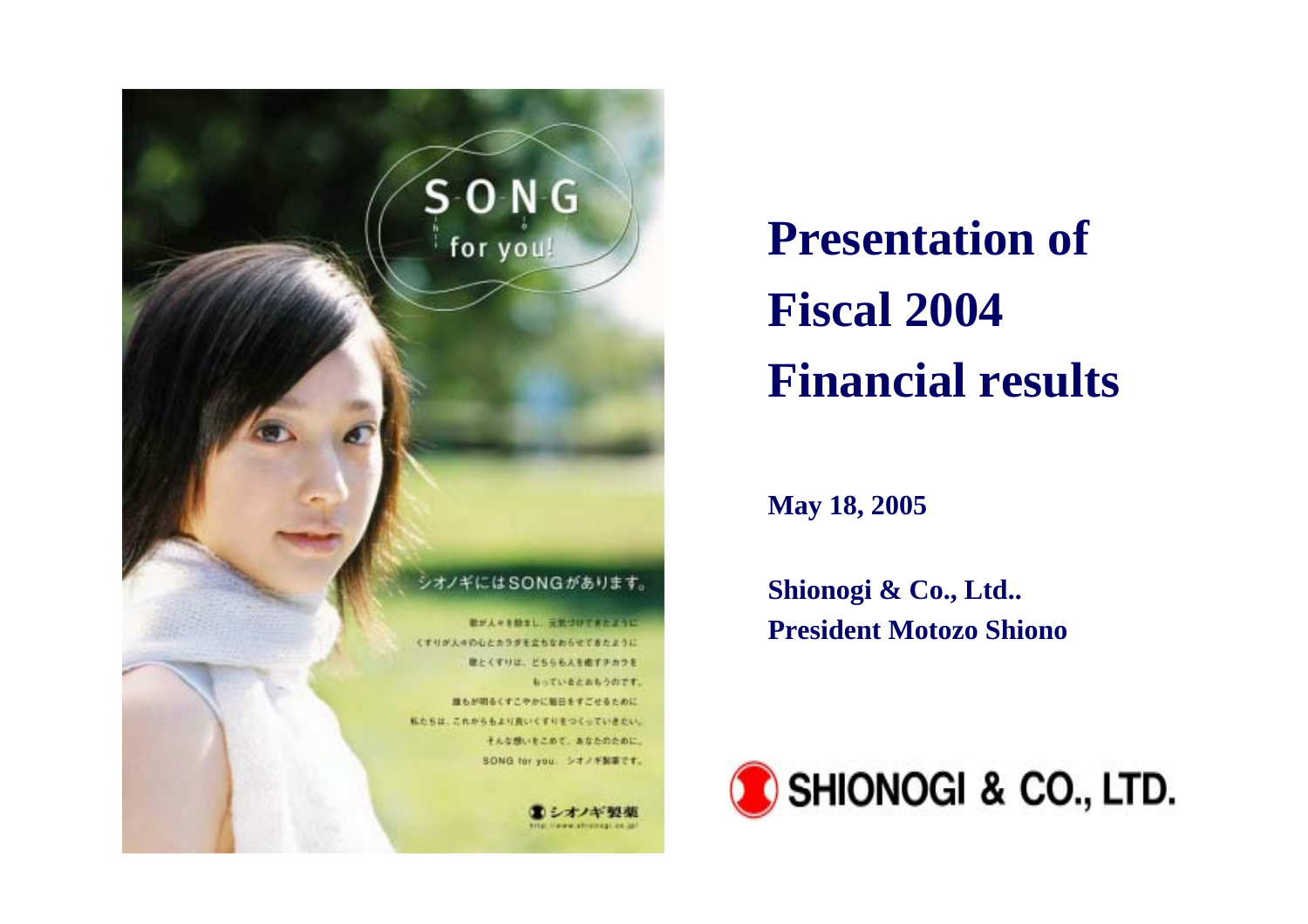# $S \cap N$  G for you!

#### **Contents**

#### ・**Financial Results for Fiscal 2004**

- **Financial Highlights**(**Consolidated & Non-consolidated**)
- **Sales by Segment**(**Consolidated**)
- **Cost of Sales, SG&A and Operating Income**
- **Profit & Loss Analysis**
- **Sales & Operating Income Trends**
- **Employees and Initiatives during the 1st Medium-term Business Plan**

#### ・**Forecast for Fiscal 2005**

- **Positioning of Fiscal 2005 in the 2nd Medium-term Business Plan**
- **Consolidated and Non-consolidated Forecast**
- **Sales by Segment (Consolidated)**
- **Cost of Sales, SG&A and Operating Income**
- **Sales & Operating Income Trends (Forecast)**

#### ・**Highlights of Fiscal 2005**

- **R&D**
- **Marketing**

#### **Post Marketing Surveillance Study for Crestor**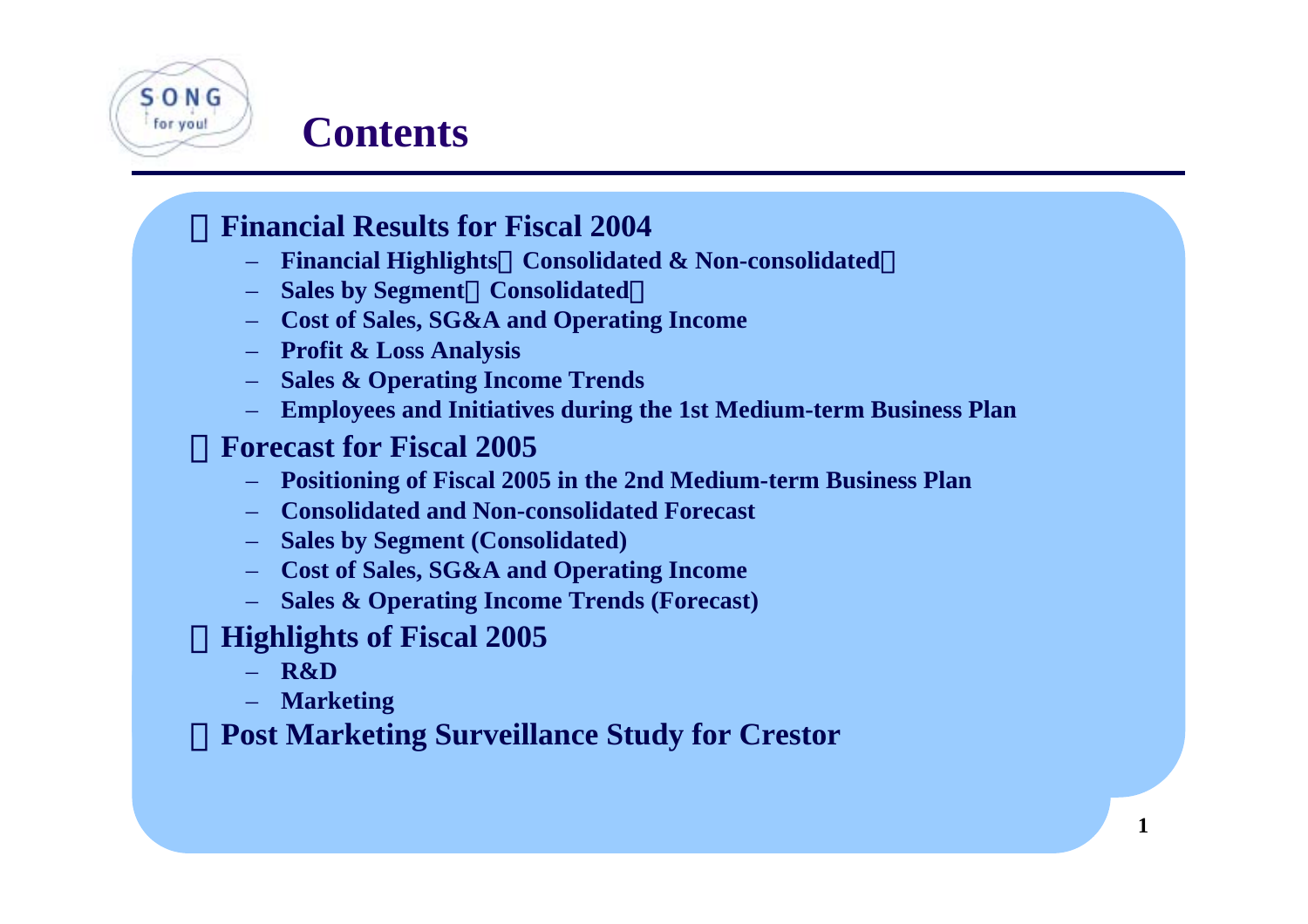

### **Financial Highlights**

**(Consolidated & Non-consolidated)**

| <b>Billions of yen</b><br><b>Consolidated</b> | <b>FY04</b> | <b>FY03</b>   | % Change<br><b>FY04/FY03</b> |
|-----------------------------------------------|-------------|---------------|------------------------------|
| <b>Sales</b>                                  | 199.3       | 200.4         | (0.6)                        |
| <b>Operating income</b>                       | 28.7        | 20.2          | 41.6                         |
| <b>Ordinary income</b>                        | 27.8        | 17.5          | 58.1                         |
| <b>Net income</b>                             | 18.9        | $2.2^{\circ}$ | 759.6                        |
| <b>Non-consolidated</b>                       |             |               |                              |
| <b>Sales</b>                                  | 180.7       | 183.2         | (1.4)                        |
| <b>Operating</b><br>income                    | 24.5        | <b>16.1</b>   | 52.0                         |
| <b>Ordinary income</b>                        | 25.4        | 15.4          | 65.0                         |
| <b>Net Income</b>                             | 17.7        | 1.3           |                              |

**2**Financial Results for Fiscal 2004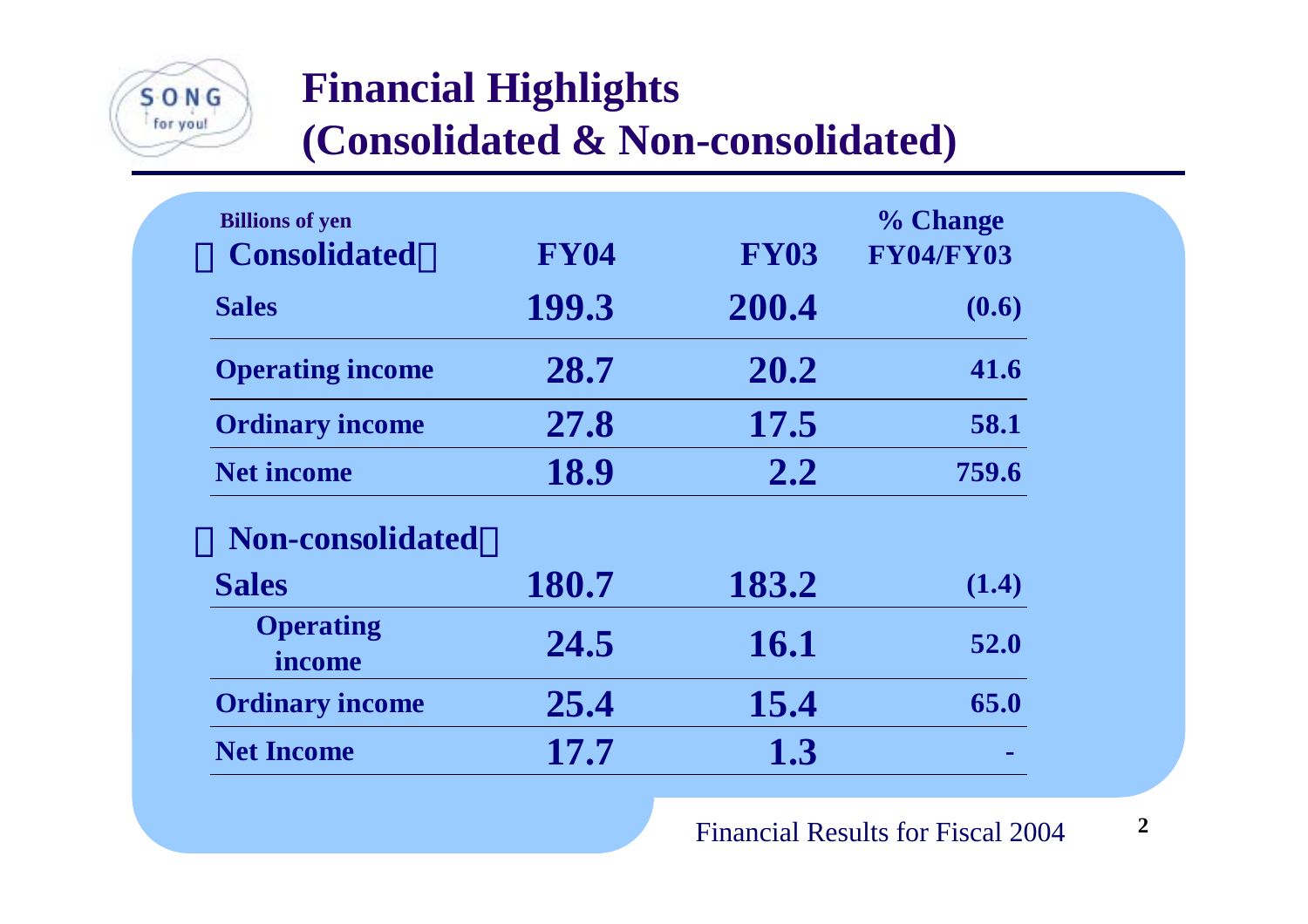### **Sales by Segment (Consolidated**)

 $S$  O N G for you!

| <b>Billions</b> of yen      |             |             |            |                  |  |
|-----------------------------|-------------|-------------|------------|------------------|--|
|                             | <b>FY04</b> | <b>FY03</b> | Increase/  | % Change         |  |
|                             |             |             | (Decrease) | <b>FY04/FY03</b> |  |
| <b>Ethiccal Drugs</b>       | 168.0       | 173.4       | (5.4)      | (3.1)            |  |
| <b>Flomox</b>               | 33.2        | 34.5        | (1.3)      | (3.7)            |  |
| <b>Flumarin</b>             | <b>17.0</b> | 19.3        | (2.3)      | (11.9)           |  |
| <b>Vancomycin</b>           | 16.1        | 18.2        | (2.1)      | (11.5)           |  |
| <b>Imunace</b>              | 10.4        | 9.5         | 0.9        | 9.3              |  |
| <b>Claritin</b>             | 8.9         | 5.5         | 3.4        | 62.8             |  |
| <b>MS Contin</b>            | 5.6         | 7.7         | (2.1)      | (27.7)           |  |
| <b>Oxycontin</b>            | 2.9         | 0.9         | 2.0        | 239.5            |  |
| <b>OTC</b> products         | 6.3         | 6.7         | (0.4)      | (5.9)            |  |
| <b>Diagnostics</b>          | 3.5         | 3.7         | (0.2)      | (5.7)            |  |
| <b>Royalty income</b>       | 6.1         | 1.2         | 4.9        | 393.5            |  |
| <b>Crestor</b>              | 4.8         | 0.7         | 4.1        | 580.4            |  |
| <b>Capsule business</b>     | 11.8        | 11.4        | 0.4        | 4.1              |  |
| <b>Industrial chemicals</b> | 0.0         | 0.9         | (0.9)      |                  |  |
| <b>Real</b>                 |             |             | 0.5        | <b>19.8</b>      |  |
| estate/Logistics            | <b>3.3</b>  | <b>2.8</b>  |            |                  |  |
| <b>Total</b>                | 199.3       | 200.4       | (1.1)      | (0.6)            |  |

Sales of ethical drugs are shown on a non-consolidated basis.

**3** Financial Results for Fiscal 2004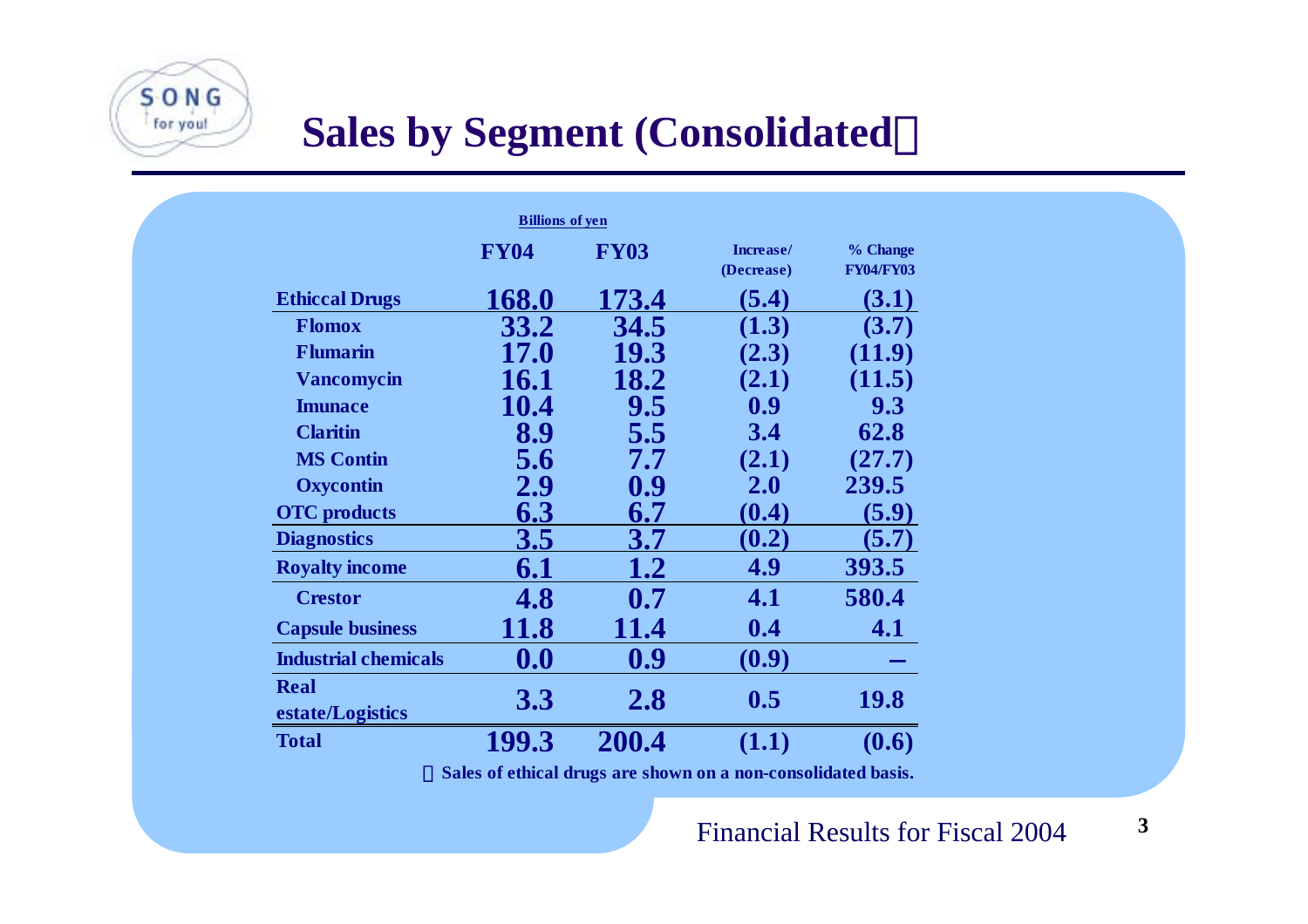### **Cost of Sales, SG&A and Operating Income**

|                                        | <b>FY04</b>    | <b>FY03</b>           | $\frac{0}{0}$ | <b>Increase</b> |
|----------------------------------------|----------------|-----------------------|---------------|-----------------|
|                                        | <b>Results</b> | <b>Results</b>        | <b>Change</b> | (Decrease)      |
| <b>Sales</b>                           | 199.3          | 200.4                 | (0.6)         | (1.1)           |
| [Royalty]                              | [6.1]          | $\left[1.2\right]$    | 390.7         | [4.9]           |
|                                        | 37.2<br>[38.3] | <b>39.8</b><br>[40.1] |               |                 |
| <b>Costs of sales</b>                  | 74.0           | 79.8                  | (7.2)         | (5.8)           |
|                                        | 48.4           | 50.1                  |               |                 |
| <b>SG&amp;A</b>                        | 96.5           | 100.3                 | (3.8)         | (3.7)           |
| <b>Sales &amp; General</b>             | 67.1           | 70.5                  | (4.8)         | (3.3)           |
| $x$ kesearch $x$<br><b>Development</b> | 29.4           | 29.8                  | (1.3)         | (0.4)           |
|                                        | 14.4           | <b>10.1</b>           |               |                 |
| <b>Operating income</b>                | 28.7           | 20.2                  | 41.6          | 8.5             |

Note:figures in parenthesis show percentage of cost of goods against sales excluding royalty

 $S$  O N G for you!

Forecast for Fiscal 2005

**Billions o f yen**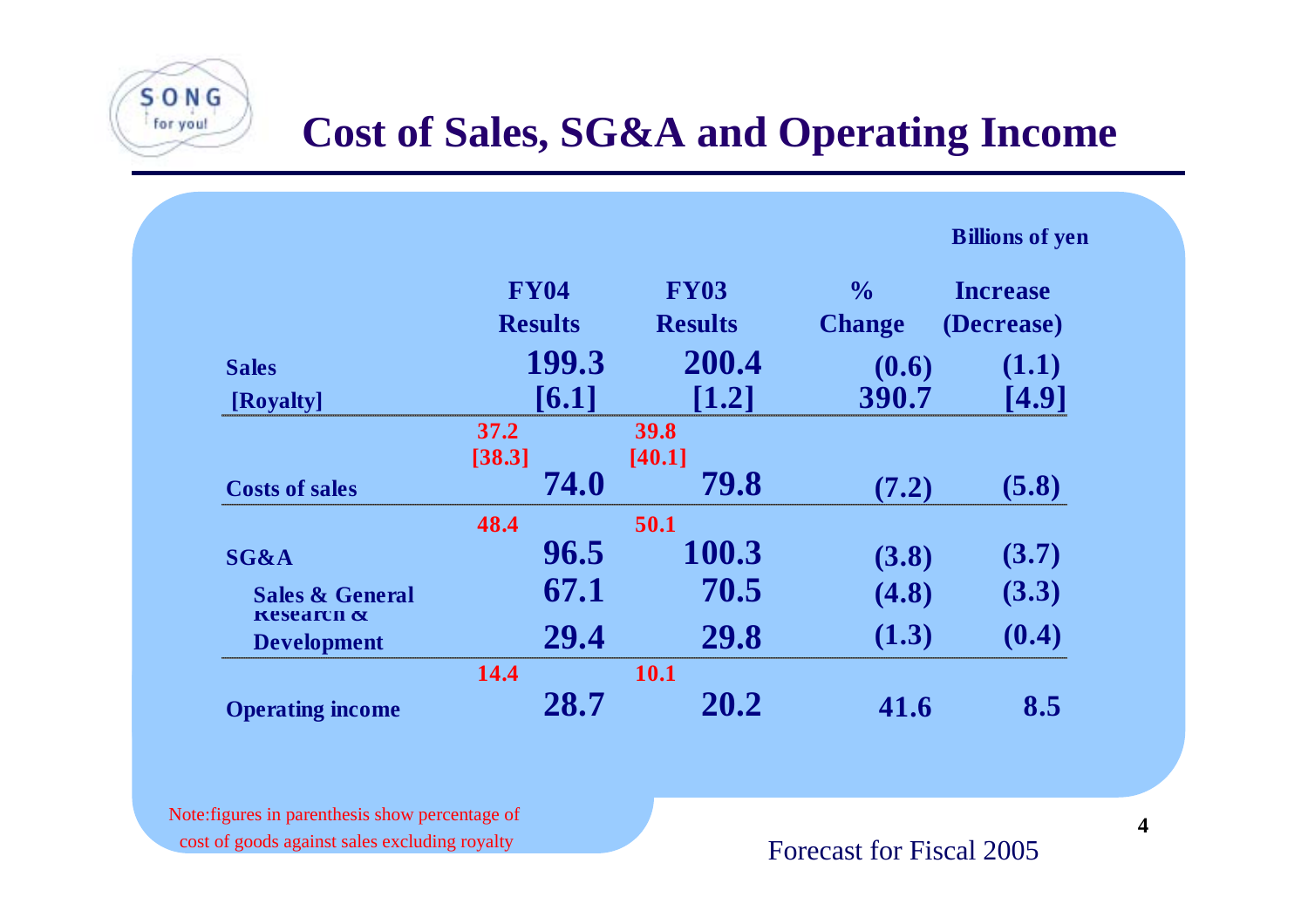

#### **Profit & Loss Analysis**

| <b>Billions of yen</b> |  |
|------------------------|--|
| (5.0)                  |  |
| 0.7                    |  |
| 4.9                    |  |
| 8.7                    |  |
| 1.7                    |  |
| (2.3)                  |  |
| (0.2)                  |  |
| 8.5                    |  |
|                        |  |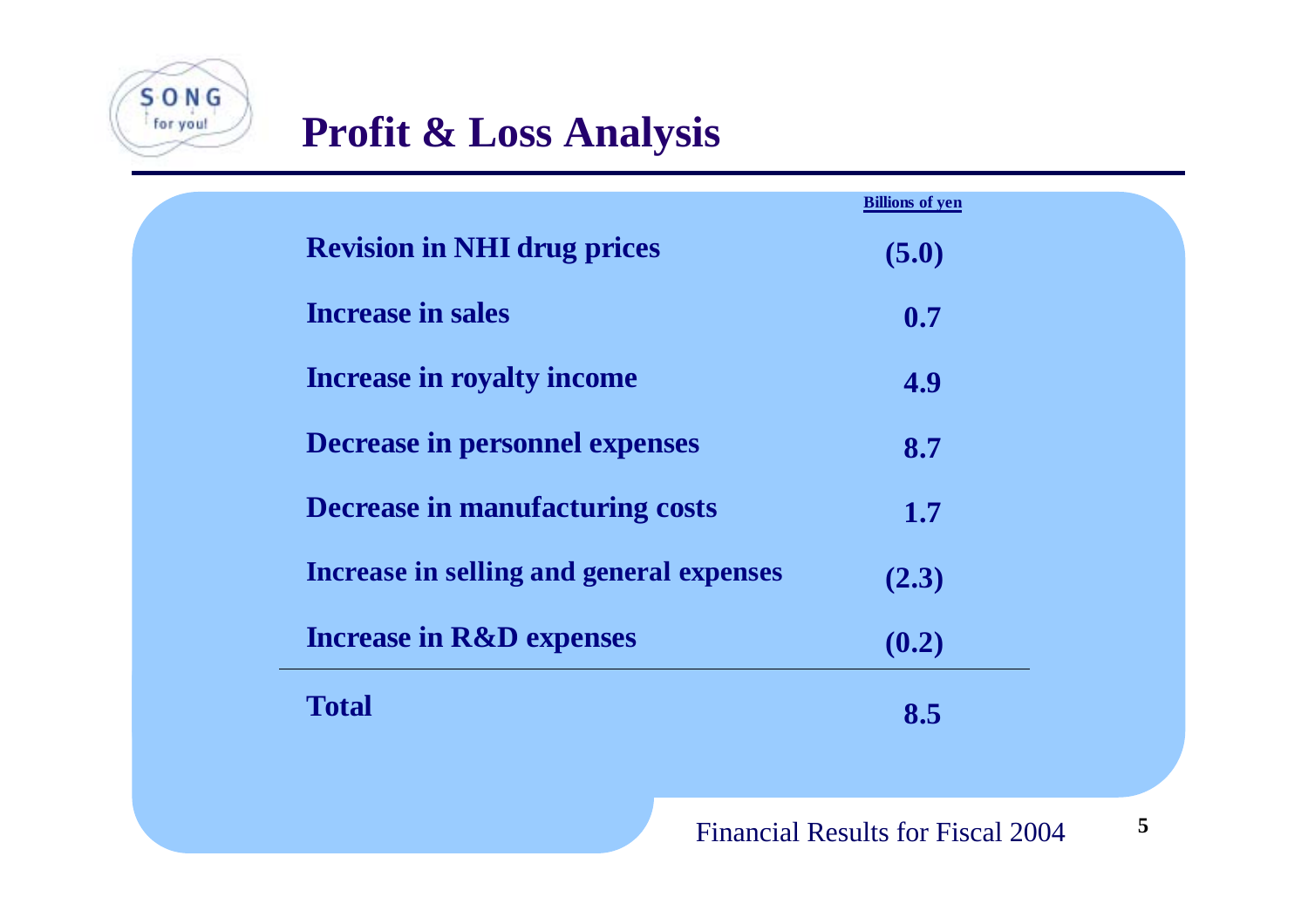#### **Sales & Operating Income Trends (Consolidated**)

 $S$  O N G for you!



**6**Financial Results for Fiscal 2004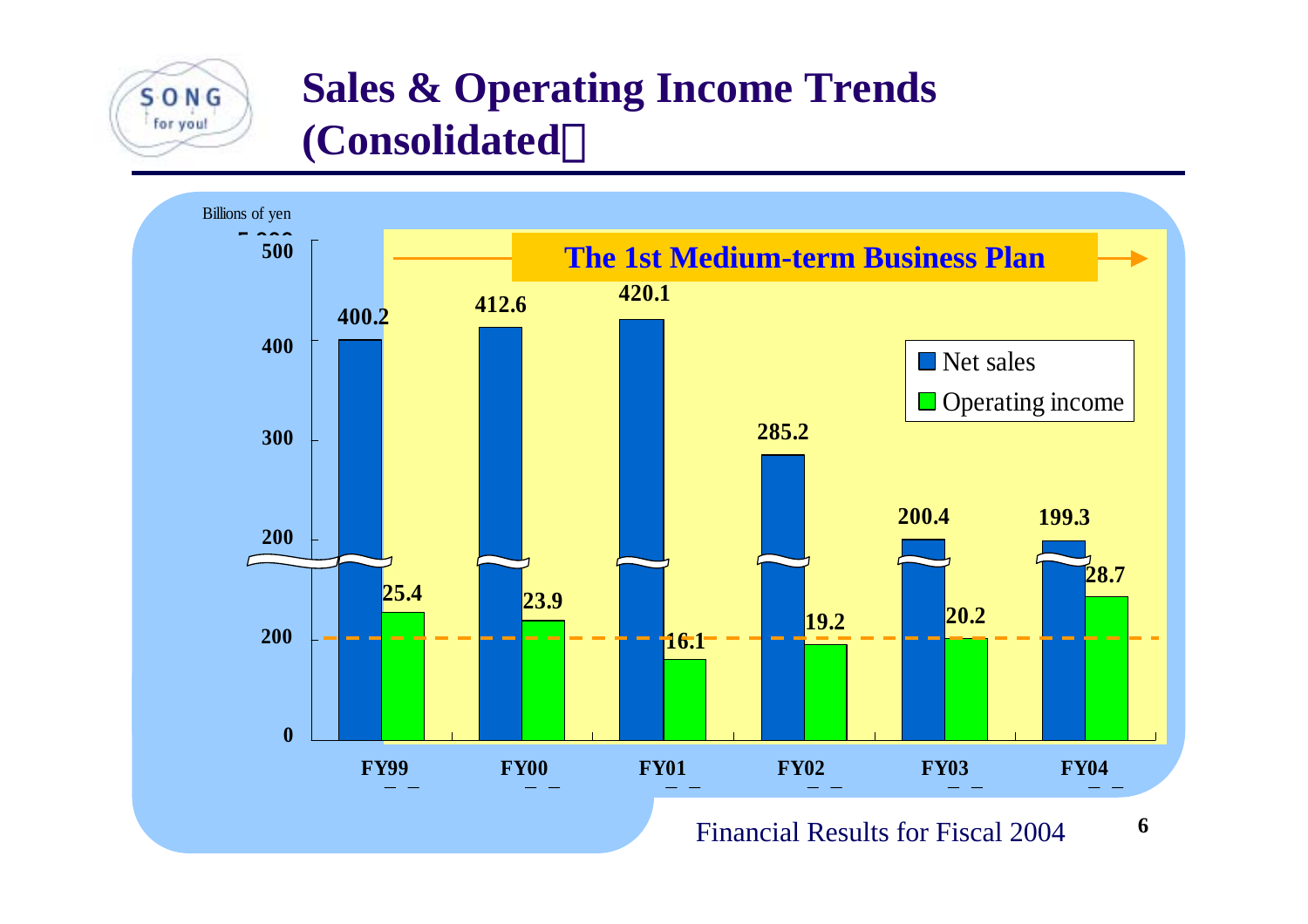#### **Employees and Initiatives during the 1st Medium-term Business Plan**

SONG for you!



**7**Financial Results for Fiscal 2004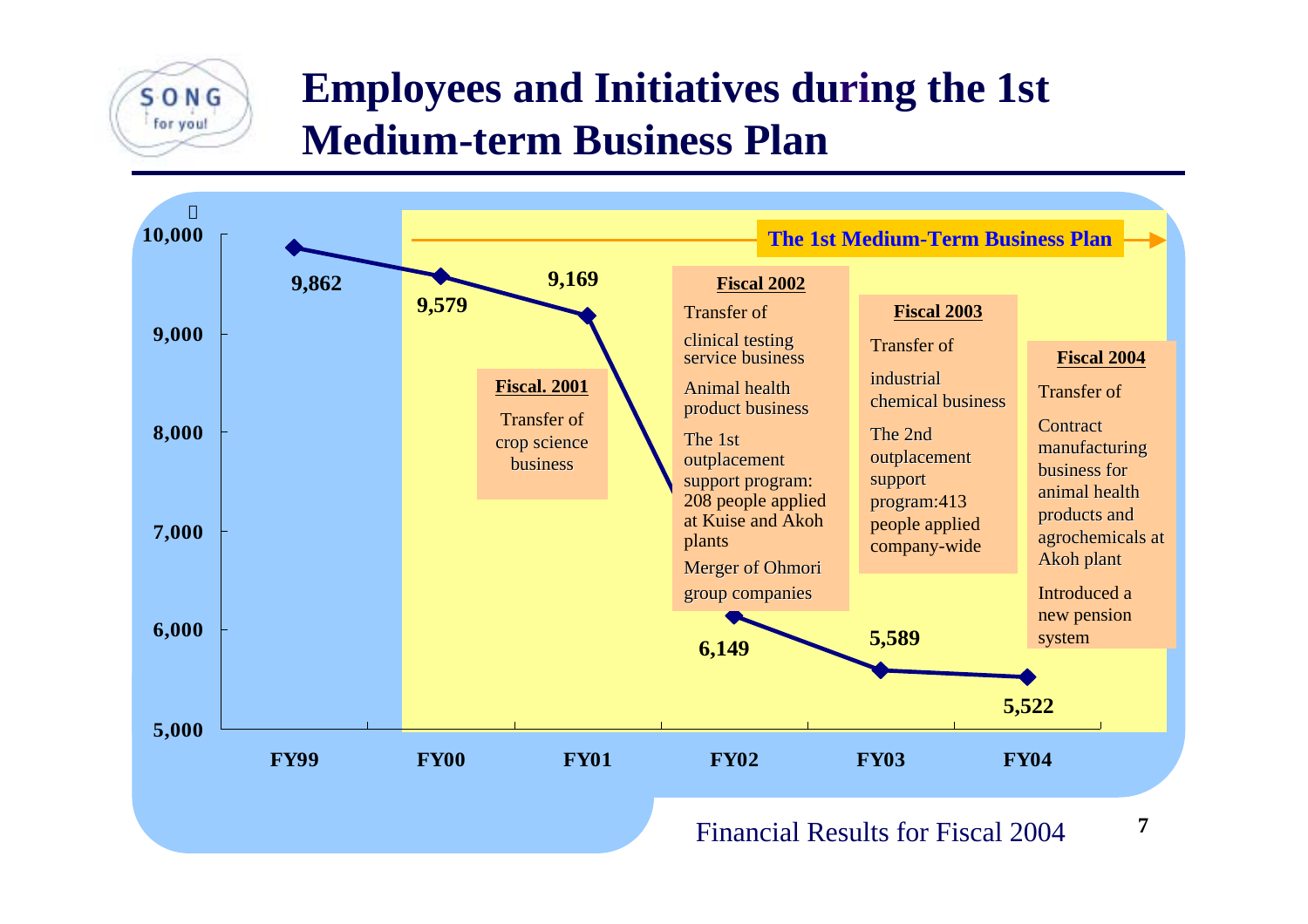

# **Positioning of Fiscal 2005 in the 2nd Mediumterm Business Plan**

Concentrate on the following in the first year of the 2nd medium-term business plan

Research & Development Solid progress in 3 target research areas Infectious Diseases, Pain, Metabolic Diseases

#### Sales

Strengthen medical representative (MR) organization to maximize the value of each product in targeted therapeutic categories

- **Nurture new products**
- **Expand market share of existing products**
- **Execute post marketing surveillance study of Crestor ®**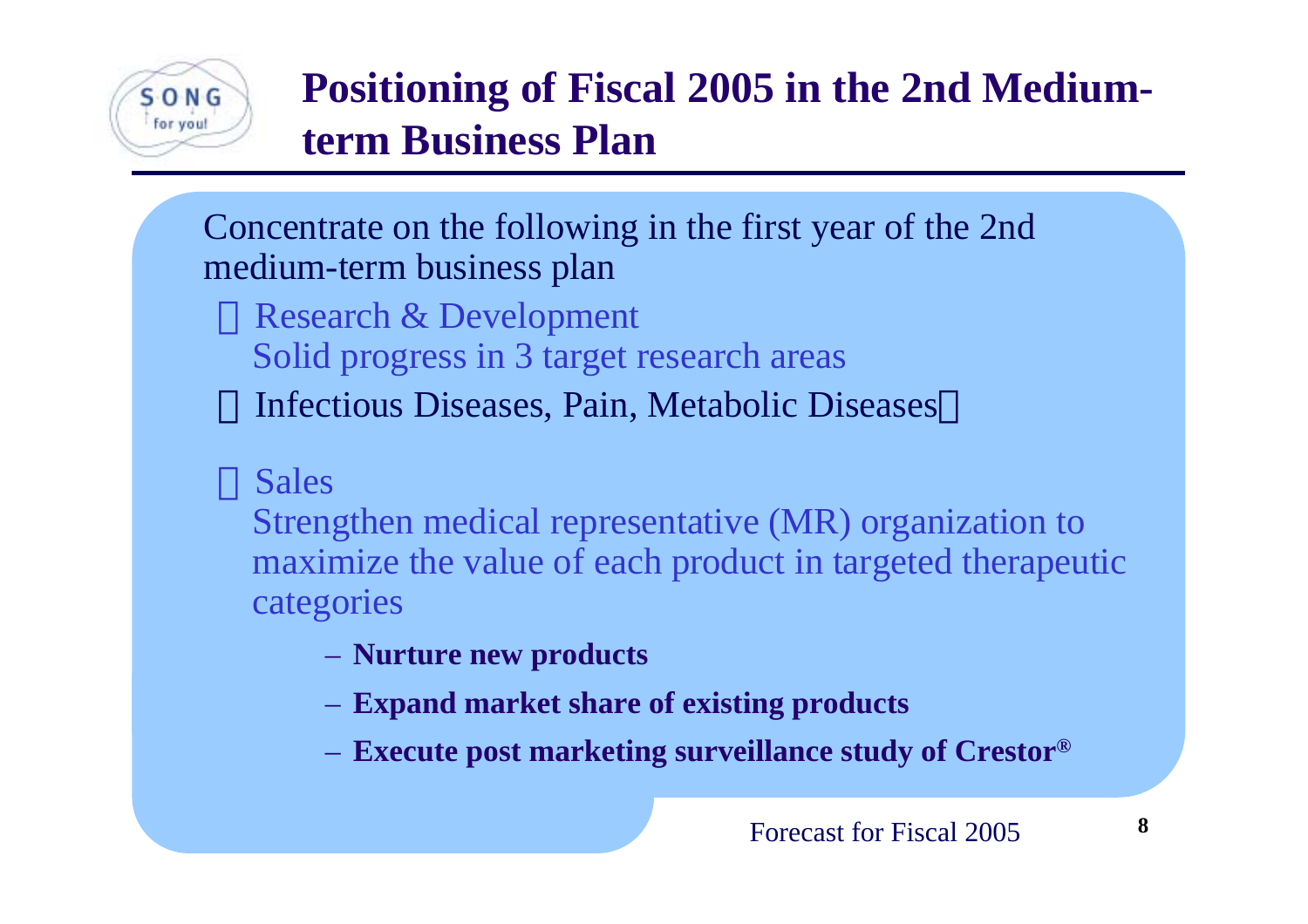

 $S$  O N G for you!

|                         | <b>Billions of yen</b> |                |               |
|-------------------------|------------------------|----------------|---------------|
|                         | <b>FY05</b>            | <b>FY04</b>    | $\frac{0}{0}$ |
| <b>Consolidated</b>     | <b>Forecast</b>        | <b>Results</b> | <b>Change</b> |
| <b>Sales</b>            | 206.0                  | 199.3          | 3.3           |
| <b>Operating income</b> | 30.0                   | 28.7           | 4.4           |
| <b>Ordinary income</b>  | 28.5                   | 27.8           | $2.5^{\circ}$ |
| <b>Net income</b>       | <b>18.0</b>            | 18.9           | (5.0)         |
| <b>Non-consolidated</b> |                        |                |               |
| <b>Sales</b>            | 187.0                  | 180.7          | 3.5           |
| <b>Operating income</b> | 26.5                   | 24.5           | 7.8           |
| <b>Ordinary income</b>  | 27.0                   | 25.4           | 5.9           |
| <b>Net income</b>       | 17.5                   | 17.7           | (1.6)         |
|                         |                        |                |               |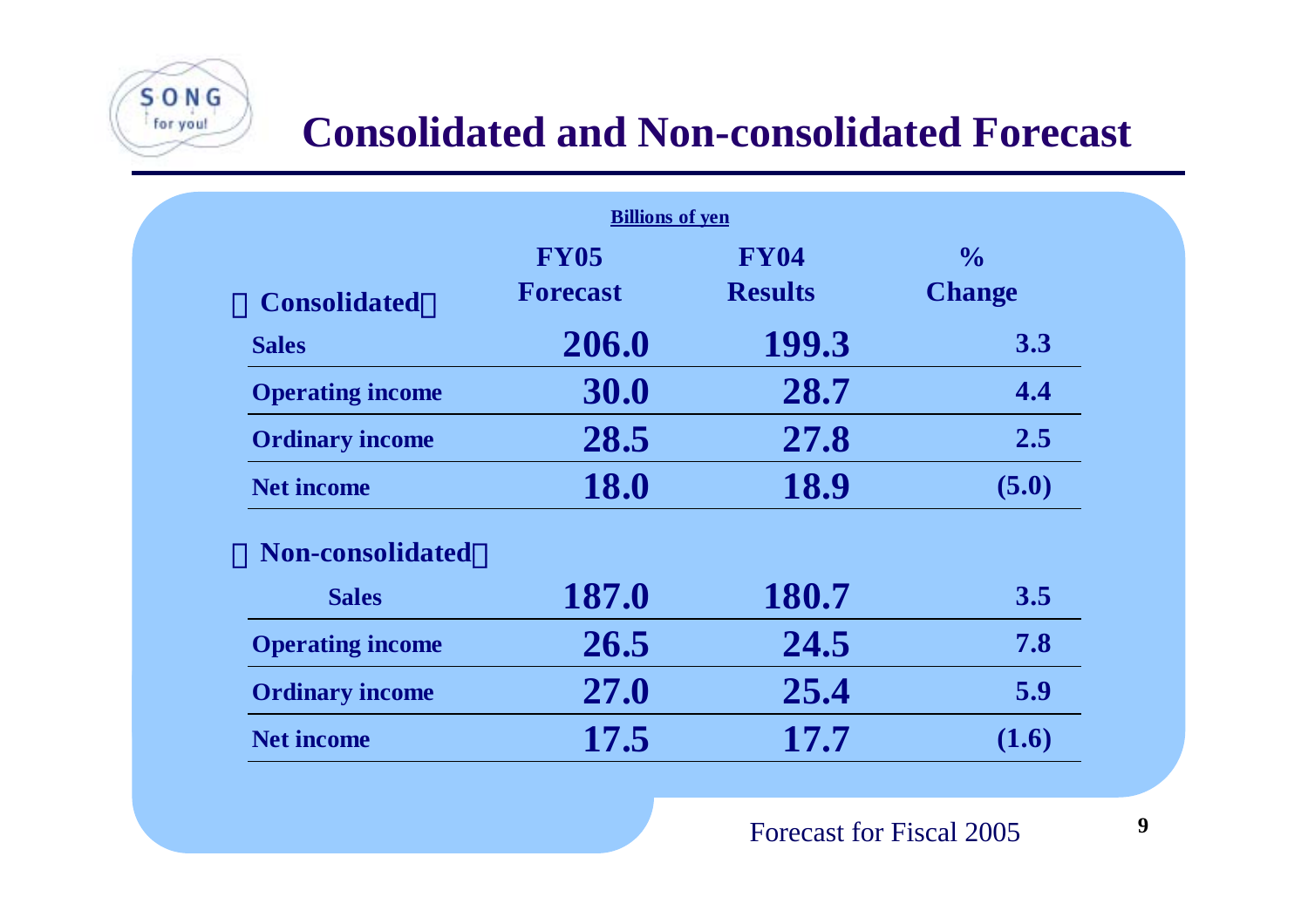

### **Sales by Segment (Consolidated**)

| <b>Billions of yen</b>       | <b>FY05</b>     | <b>FY04</b>    | <b>Increase</b> | $\frac{0}{0}$ |
|------------------------------|-----------------|----------------|-----------------|---------------|
|                              | <b>Forecast</b> | <b>Results</b> | (Decrease)      | <b>Change</b> |
| <b>Ethical drugs</b>         | 171.5           | <b>168.0</b>   | 3.5             | 2.1           |
| <b>Flomox</b>                | <b>34.0</b>     | 33.2           | 0.8             | 2.4           |
| <b>Flumarin</b>              | <b>16.0</b>     | <b>17.0</b>    | (1.0)           | (5.9)         |
| <b>Vancomycin</b>            | 15.5            | <b>16.1</b>    | (0.6)           | (3.7)         |
| <b>Imunace</b>               | 10.7            | 10.4           | 0.3             | 2.9           |
| <b>Claritin</b>              | <b>11.0</b>     | 8.9            | 2.1             | 23.6          |
| <b>MS</b> contin             | 4.5             | 5.6            | (1.1)           | (19.6)        |
| <b>Oxycontin</b>             | 5.0             | 2.9            | 2.1             | 72.4          |
| <b>Crestor</b>               | 0.2             | 0.0            | 0.2             |               |
| <b>Dripenem</b>              | <b>1.0</b>      | 0.0            | <b>1.0</b>      |               |
| <b>Moxifloxacin</b>          | <b>1.0</b>      | 0.0            | <b>1.0</b>      |               |
| <b>OTC</b> products          | 6.8             | 6.3            | 0.5             | 7.9           |
| <b>Diagnostics</b>           | <b>3.0</b>      | 3.5            | (0.5)           | (14.3)        |
| <b>Royalty income</b>        | <b>10.0</b>     | 6.1            | <b>3.9</b>      | 63.9          |
| <b>Crestor</b>               | 8.5             | 4.8            | 3.7             | 77.1          |
| <b>Capsule business</b>      | <b>11.8</b>     | <b>11.8</b>    | 0.0             | 0.0           |
| <b>Real estate/Logistics</b> | 2.9             |                |                 |               |
| services etc.                |                 | 3.3            | (0.4)           | (12.1)        |
| <b>Total</b>                 | 206.0           | 199.3          | 6.7             | 3.4           |

\***Sales of ethical drugs are shown on a non-consolidated basis.**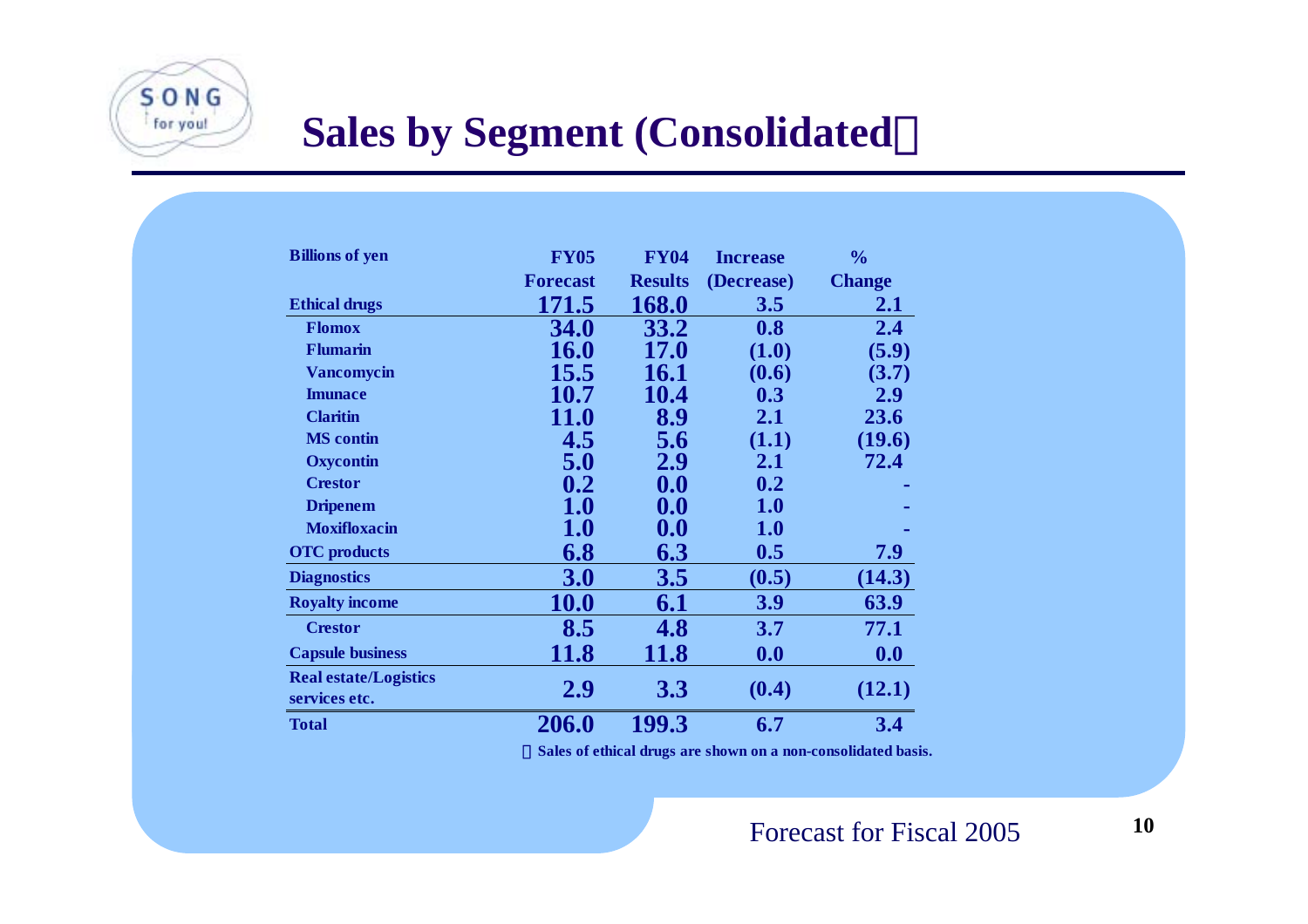

|                                                |                 |                |               | <b>Billions of yen</b> |
|------------------------------------------------|-----------------|----------------|---------------|------------------------|
|                                                | <b>FY05</b>     | <b>FY04</b>    | $\frac{0}{0}$ | <b>Increase</b>        |
|                                                | <b>Forecast</b> | <b>Results</b> | <b>Change</b> | (Decrease)             |
| <b>Sales</b>                                   | 206.0           | 199.3          | 3.3           | 6.7                    |
| [Royalty]                                      | $[10.0]$        | [6.1]          | 63.8          | $[3.9]$                |
|                                                | 35.7<br>[37.5]  | 37.2<br>[38.3] |               |                        |
| <b>Costs of sales</b>                          | 73.5            | 74.0           | (0.8)         | (0.5)                  |
|                                                | 49.8            | 48.4           |               |                        |
| <b>SG&amp;A</b>                                | 102.5           | 96.5           | 6.1           | 6.0                    |
| <b>Sales &amp; General</b><br>$x$ kesearch $x$ | 68.5            | 67.1           | 2.0           | 1.4                    |
| <b>Development</b>                             | <b>34.0</b>     | 29.4           | 15.6          | 4.6                    |
|                                                | 14.6            | 14.4           |               |                        |
| <b>Operating income</b>                        | <b>30.0</b>     | 28.7           | 4.4           | 1.3                    |

Note:figures in parenthesis show percentage of cost of goods against sales excluding royalty

 $S$  O N G for you!

Forecast for Fiscal 2005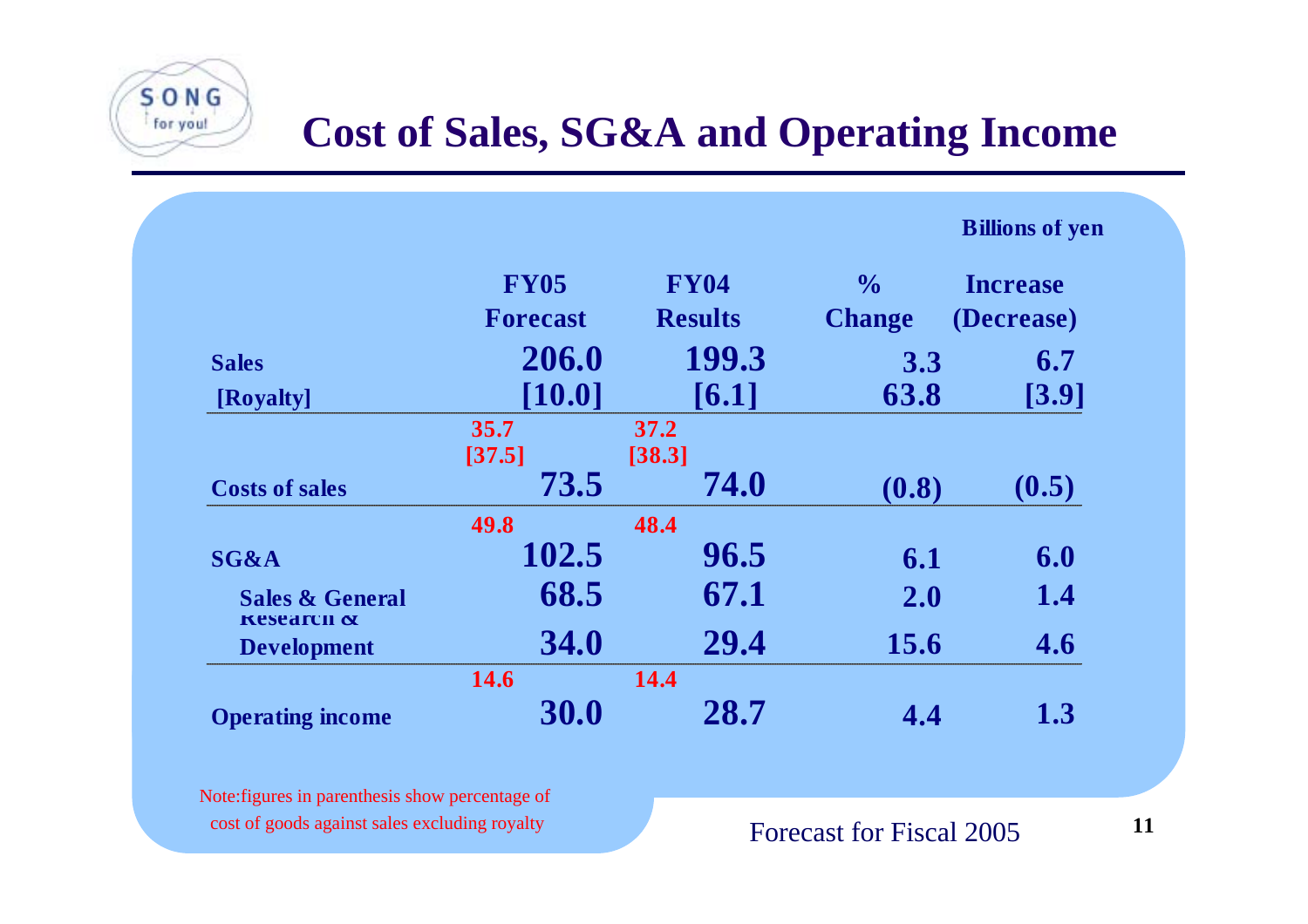# **Sales & Operating Income Trends (Forecast)**

 $S$  O N G for you!

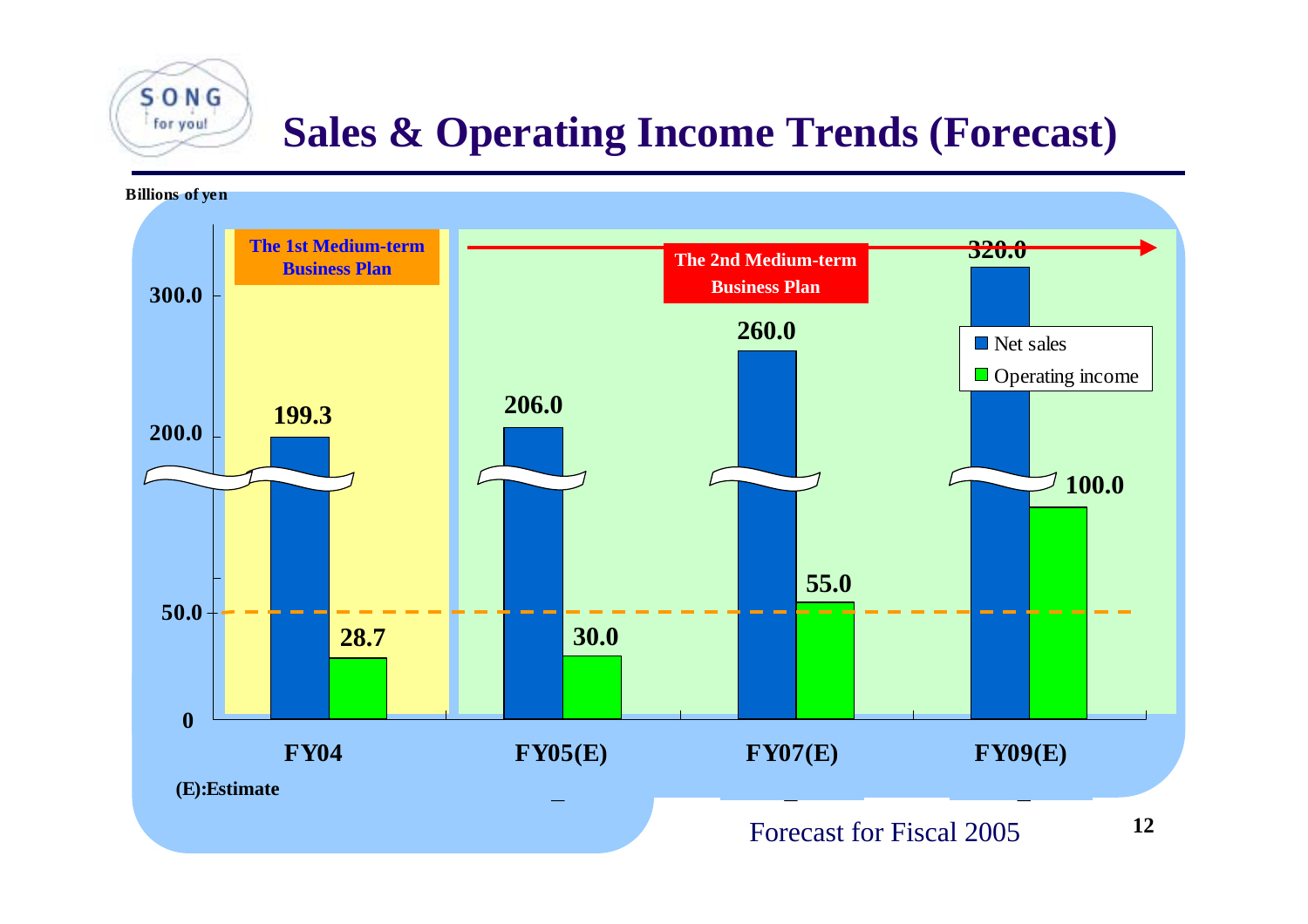

#### **Milestones for Fiscal 2005**

## **Focus drug discovery research and strategic development on 3 selected R&D areas**

- O **April 2005: Organizational changes completed at Discovery Research laboratories**
- O**July 2005 : Organization changes scheduled for Strategic Development**
- O **In-house R&D review committees (TA conference), in which marketing, production development and research participates, were established for the 3 selected R&D areas. R&D organization is structured to comply with the TA committees.**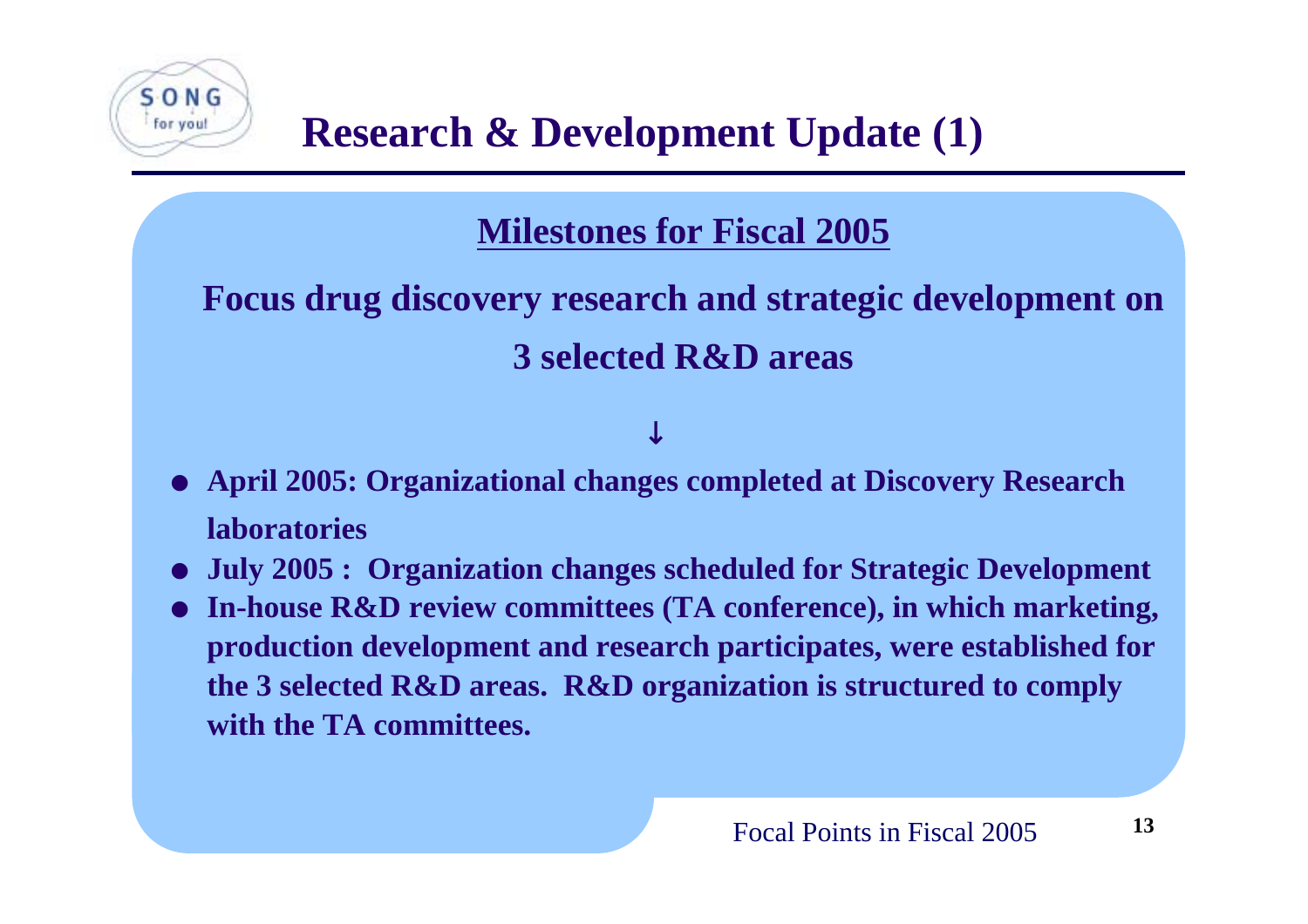# **Research & Development Update (2)**

### **Infectious Diseases**

**- S-4661**(**Doripenem**)

 **Domestic**:**Passed drug review committee. Approval is expected in July 2005 Overseas: J&J announced it will acquire Peninsula Pharmaceuticals Inc. Maximize the product potential based on the framework built to date**

**- Moxifloxacin**

**Preparing for product launch during fiscal 2005**

**- S-013420**

 $0NG$ for you!

**Phase II clinical studies will begin in latter half of 2005**

**- HIV Integrase Inhibitor**(**at JV with GSK)**

 **Candidate compound has been selected. FTIH scheduled to begin in fiscal 2005**。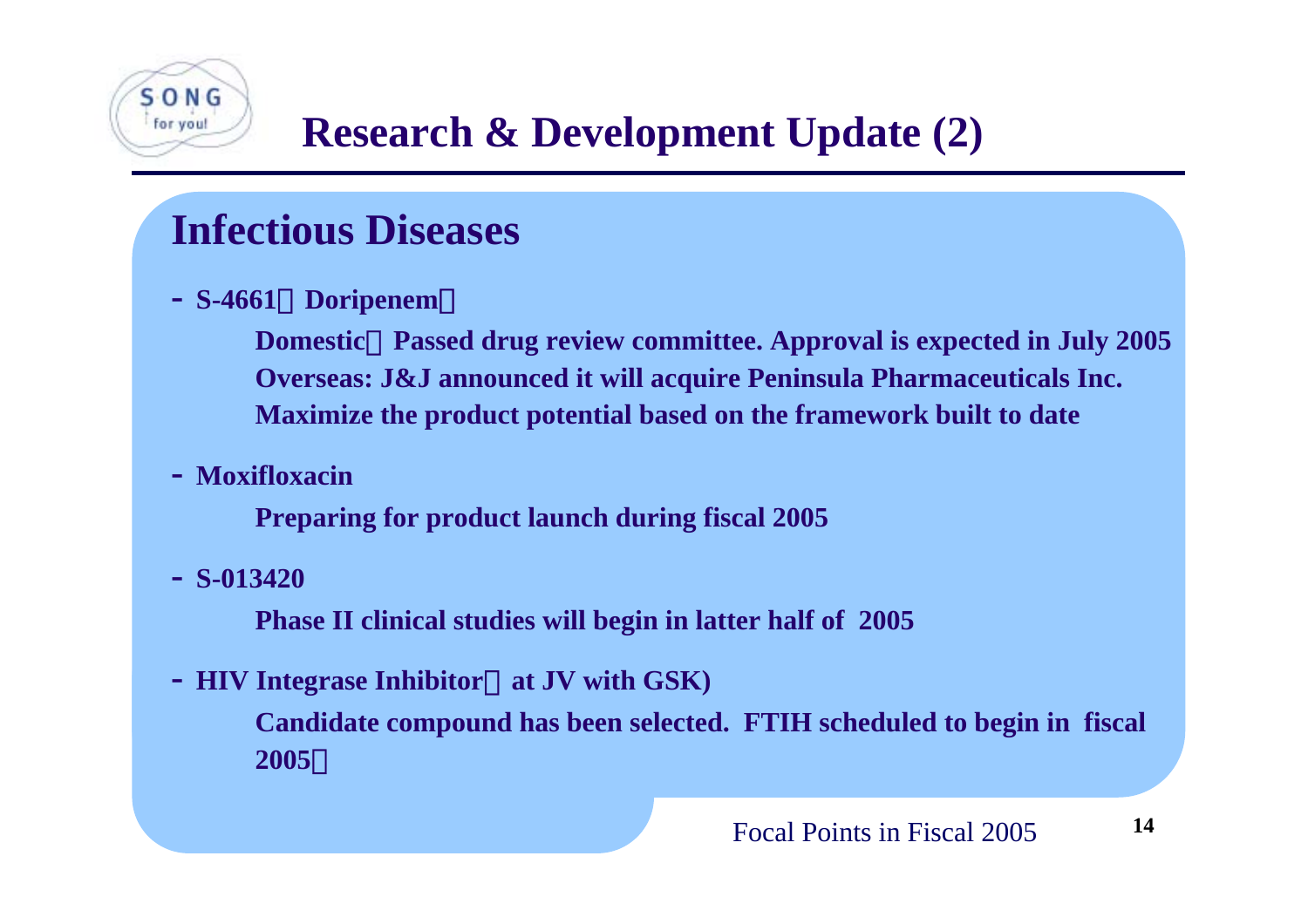

# **Research & Development Update (3)**

#### **Metabolic Diseases**

**- Crestor® (domestic)**

**Give full support to post marketing surveillance program in preparation for IVUS testing. Study group will be organized after May 2005** 

**- Irbesartan**

**Negotiations with the authorities covering additional data are now in the final stage.**

**- LY248686**(**Duloxetine)**

**Consulted with the authorities about clinical studies for diabeticperipheral neuropathic pain.**

**Scheduled to initiate phase II studies in autumn 2005.**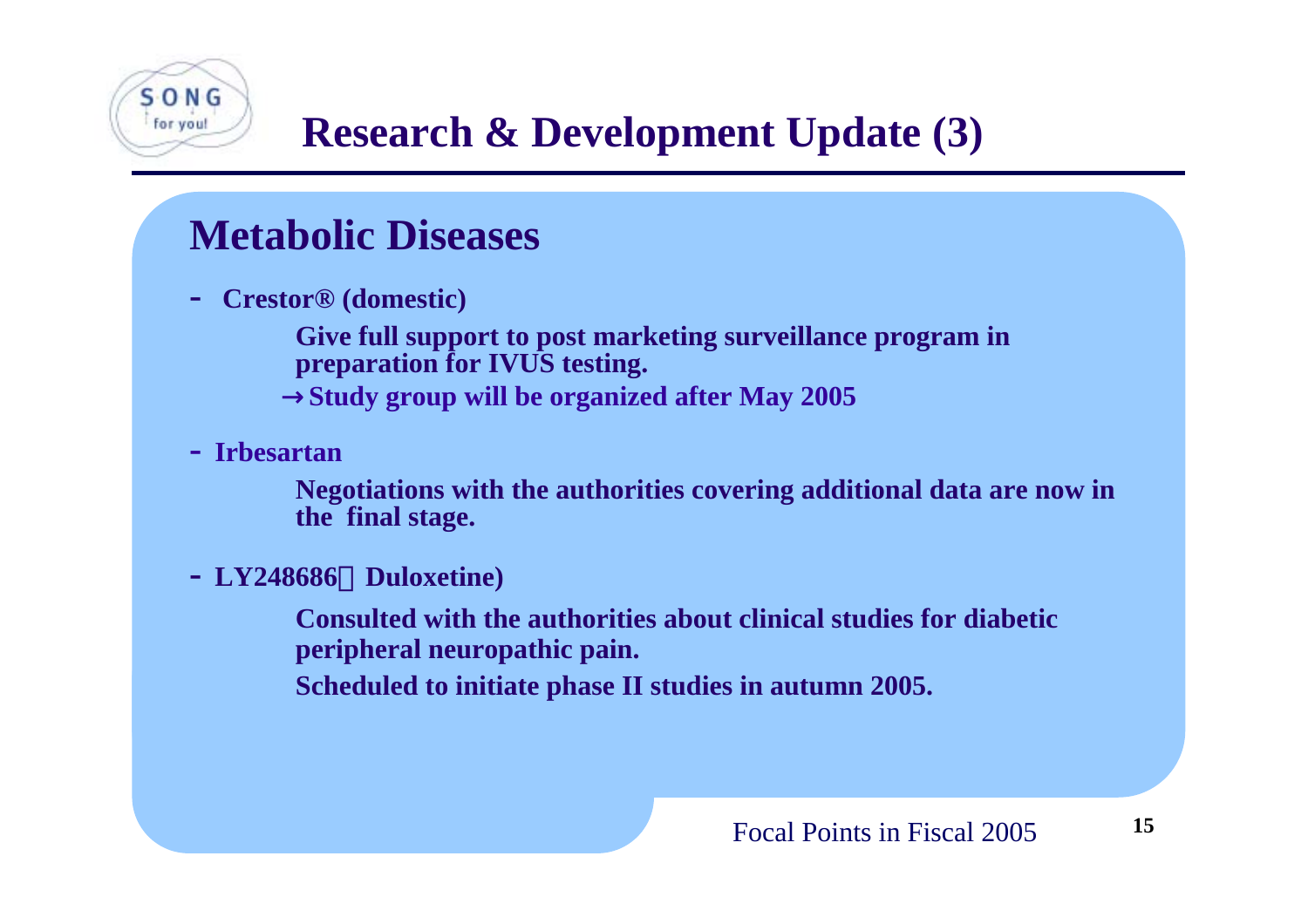# **Research & Development Update (4)**

### **Pain**

 $O N G$ for you!

**- Oxycodone immediate release formulation**

**Regulatory review is progressing smoothly. Continuously work to obtain approval within fiscal 2005**

- **- Additional indication for Oxycontine for non-cancer pain Scheduled to consult with authorities in the first half of fiscal 2005**Clinical study is scheduled this year.
- **- Exclusive alliance agreement in the pain treatment discovery area Expect to complete negotiation of agreement in the first half of fiscal 2005**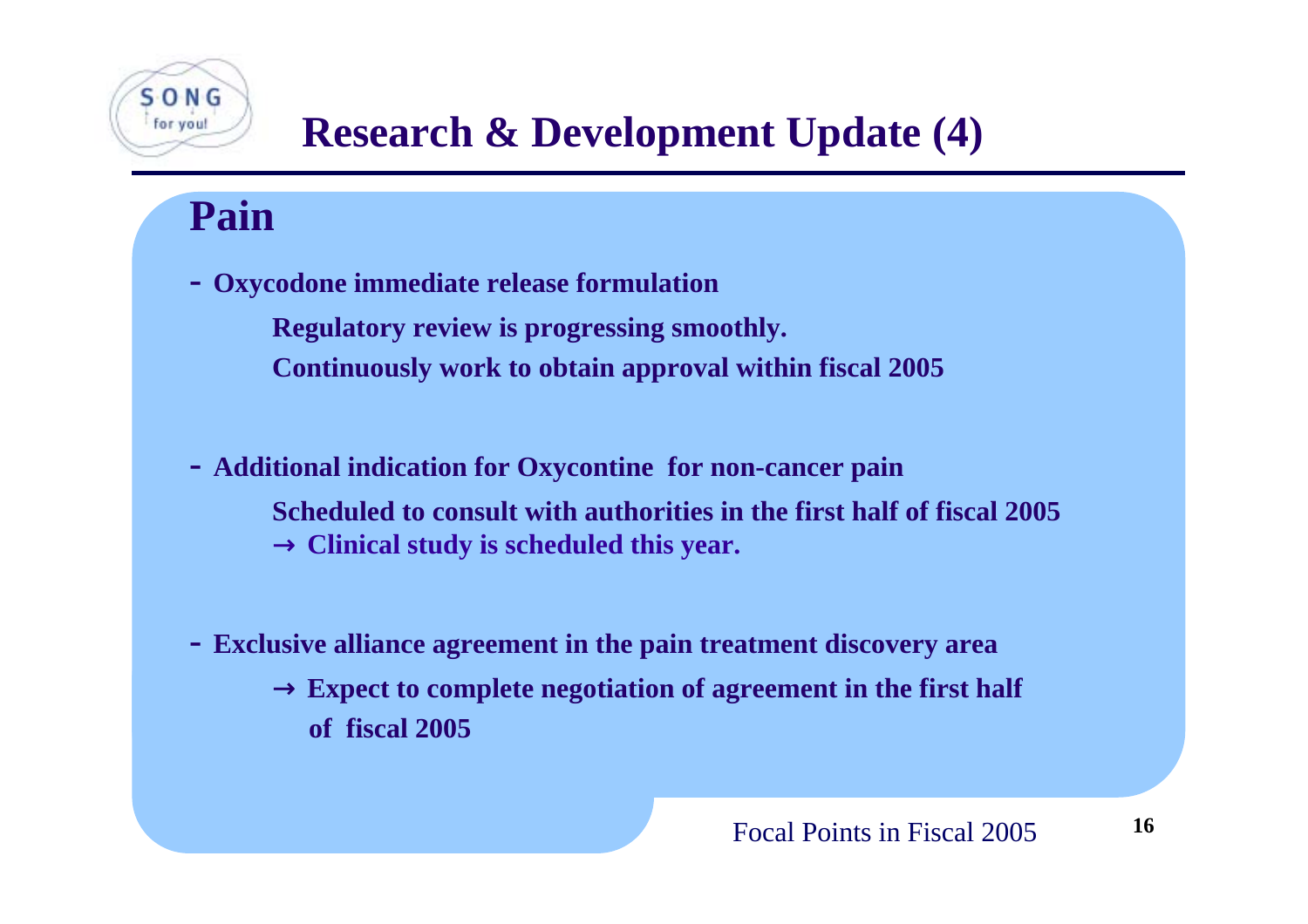

#### **Further enhance Shionogi's presence by increasing antibiotic market share.**

● **Fiscal 2005**

- ・ **New Products: Establish speedy sales growth in Doripenem and Moxifloxacin.**
- ・ **Promote information activities to propose treatment options according to each patient's disease status by enhancing product line-up.**
- ・ **Promote multiple antibiotic products simultaneously at acute care medical facilities.**
	- ・ **Injectable products: Flumarin®, Broact®, Doripenem, Vancomycin**
	- ・ **Oral dosage form: Promote information activities for Moxifloxacin with the theme of of 'respiratory quinolone.'**

● **With Flomox and Moxifloxacin, Shionogi covers both upper and lower respiratory infectious diseases are covered.**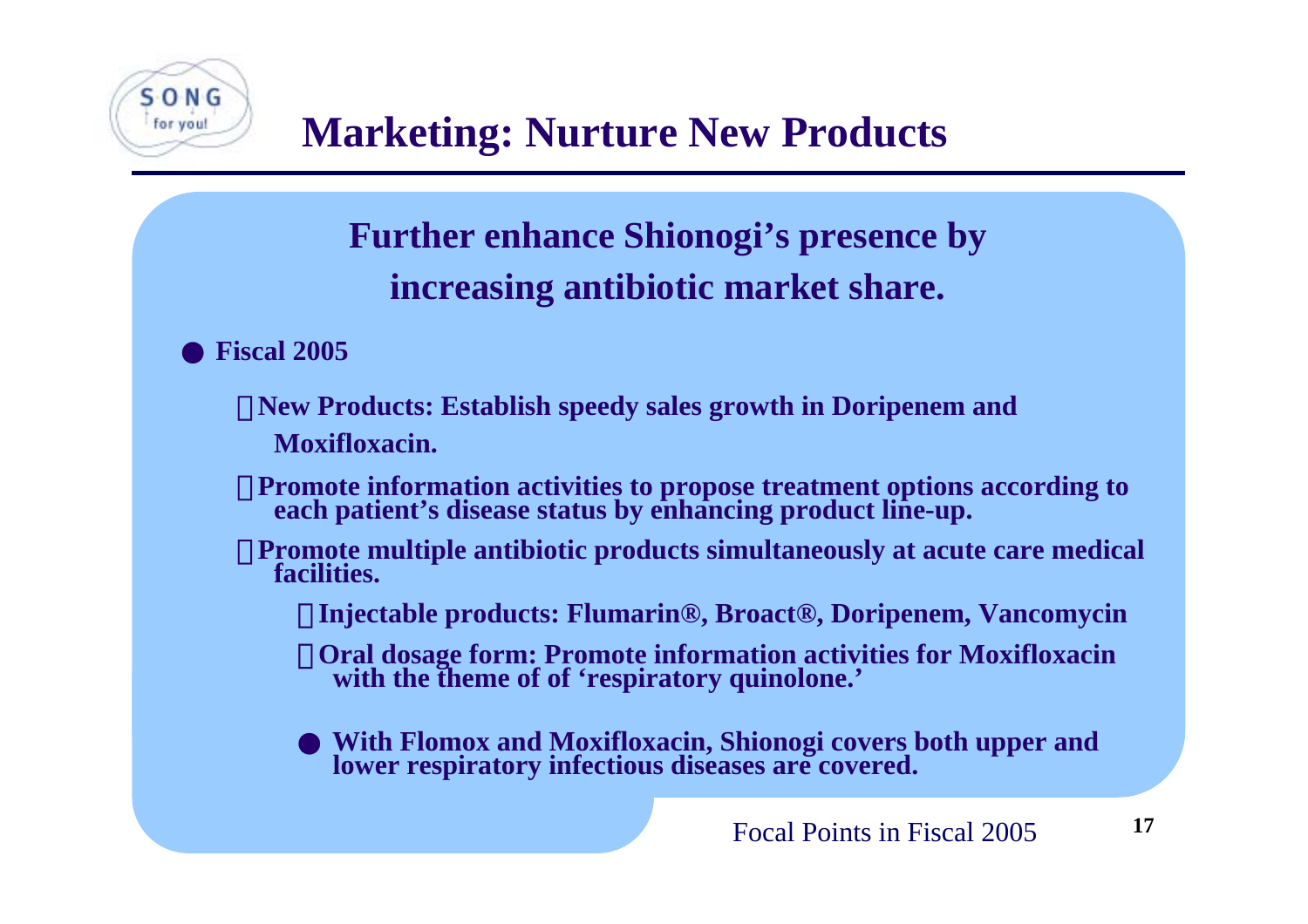

#### **Increase information activities centered on total relief ofcancer pain.**

#### **The 2nd half of fiscal 2004**

- **Set the target of 100% adoption by hospitals for OxyContin ®**
- ・ **Adoption rate: University hospitals 98%, Cancer centers: 100%, General hospitals with more than 300 beds: 92%**

#### **Fiscal 2005**

- ・ **Achieve No. 1 combined market share for OxyContin® and MS Contin®.**
- **Promote information activities for proper use of both products according to the severity of individual patient's pain.**
- **Start information activities to eliminate pain totally at the earliest opportunity with the immediate release formulation.**
- ・ **Organizational programs: Promote understanding of WHO system and the features of OxyContin® by holding small seminars.**

**18**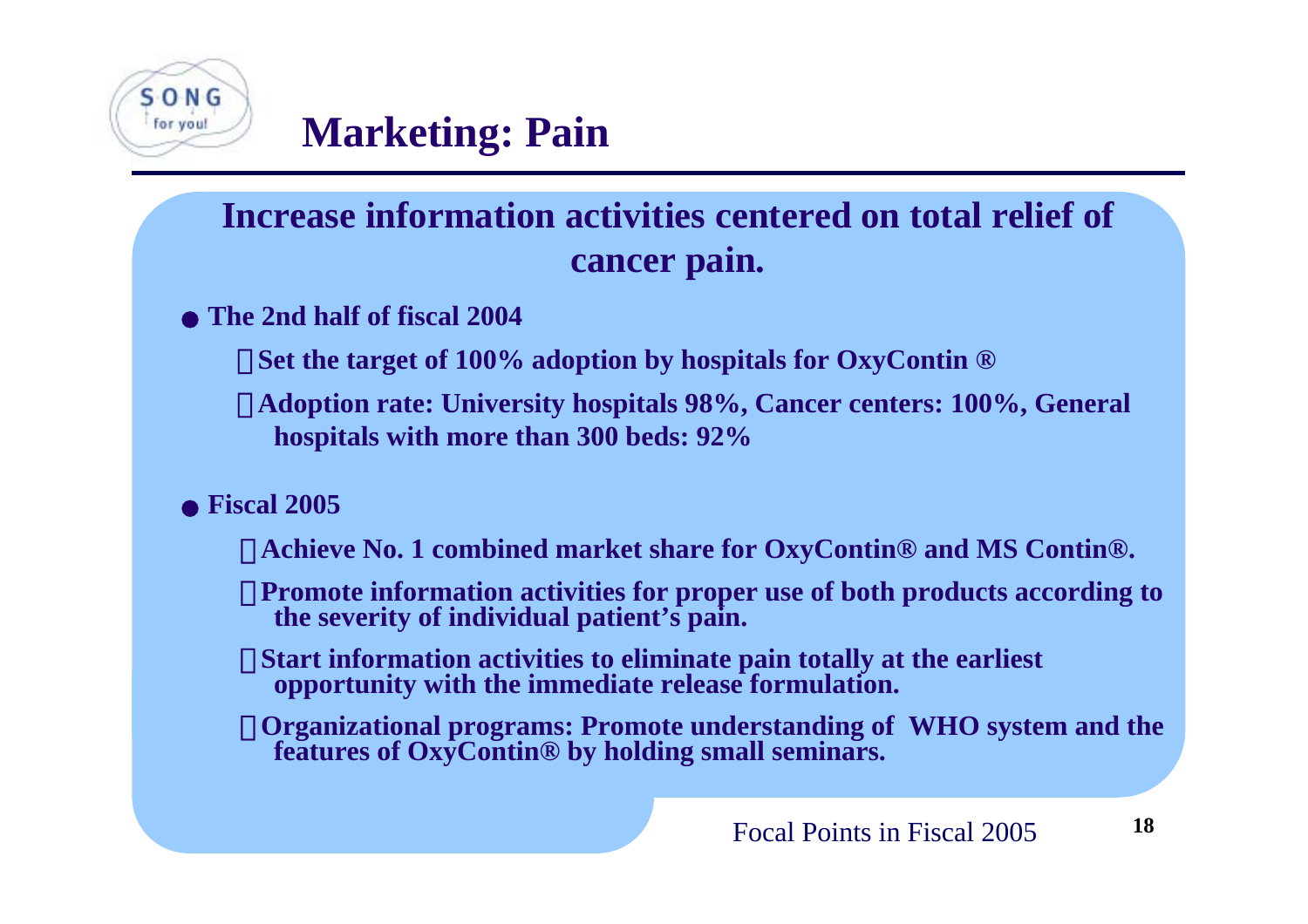

**The 2nd half of fiscal 2004**

・ **Claritin® Reditab® induced more hospitals and clinics to adopt Claritin®.**

・ **Hospitals and Clinics that Adopted Claritin®**

**1st Half : 19,343** → **2nd Half: 31,105**

● **Fiscal 2005**

・ **Obtain 10% market share for the 2nd generation of anti-allergy products each month in the 2nd half of fiscal 2005**

・ **Continue to enhance awareness of Claritin® with Claritin® Reditab®**

**Expand information activities to allergy diseases in the dermatology field along with those in internal medicine and otolaryngology**

**Promote organized activities: hold small seminars in each sales territory** 

**19**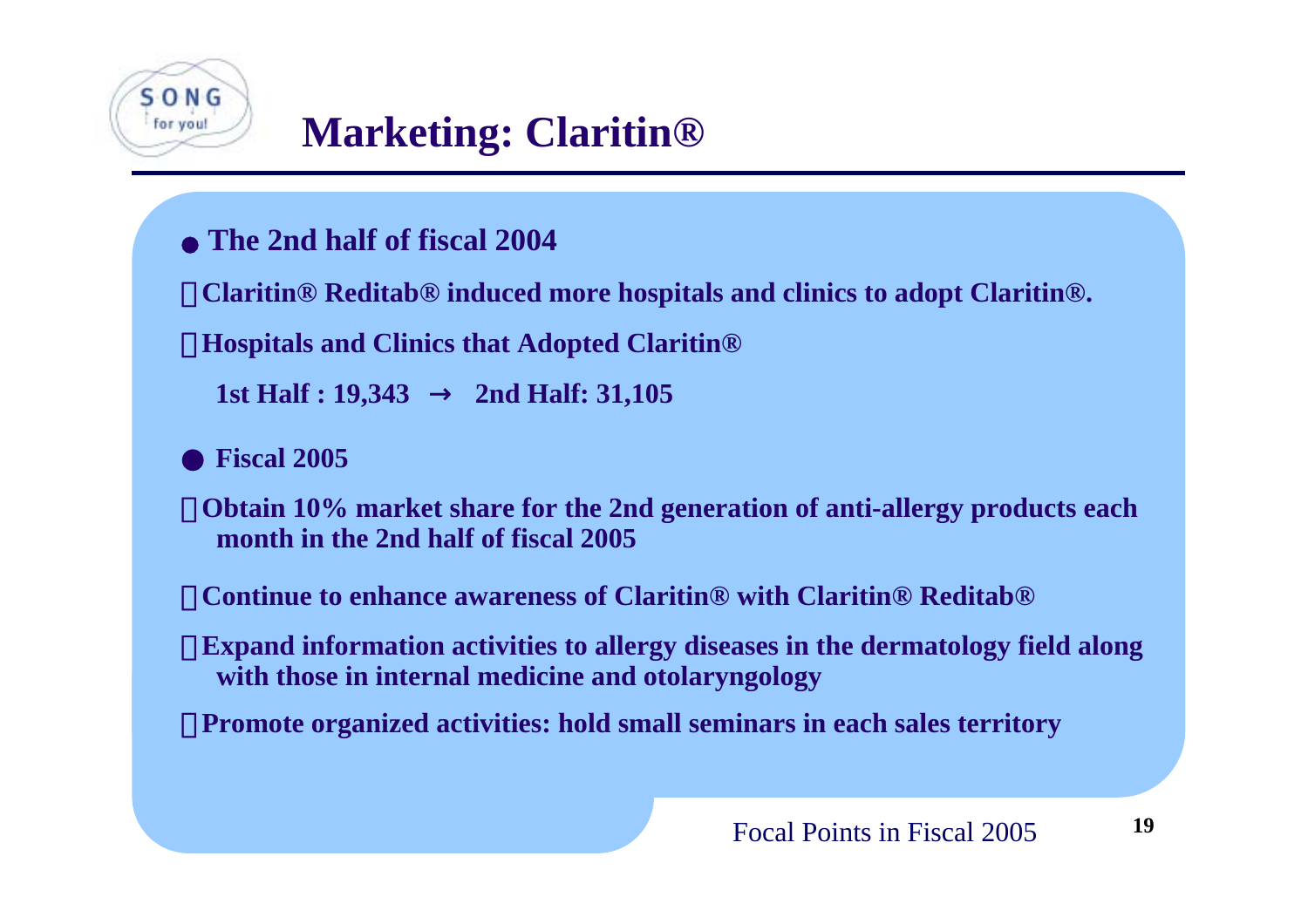

### **Ethical Drug Safety Monitoring Program Background**

**AstraZeneca and Shionogi's stance is that patient safety is the highest priority**

**International Programs**

**Final agreement on Ethical Drug Safety Surveillance Plan**

**Regulatory Programs**

**Revision of the PharmaceuticalAffairs Law**

**Safety measures designed for projected conditions**

**Confirming the safety of use by Japanese is the highest priority. We will comply with the ICH E2E Guidelines for Japan, North America and Europe in planning and implementing the first drug safety surveillance program in Japan**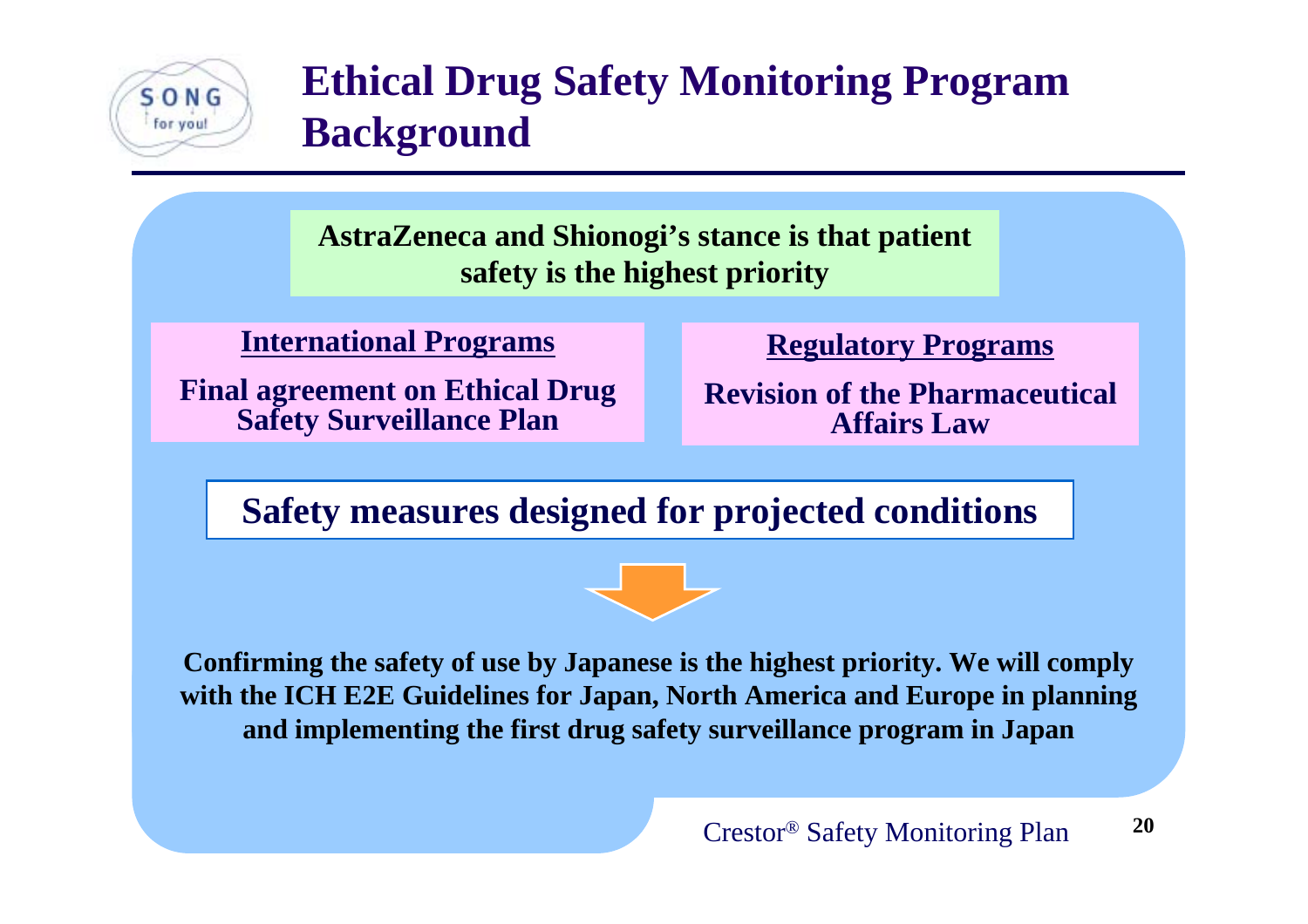

**Goals of Safety Surveillance Program for Crestor® Tablets**

## **We will focus on the next task of clarifying the Crestor® safety profile for Japanese.**

- Identified task: Effect on muscles and liver
- Potential task: Effect on kidneys
- Insufficient information: Includes data on the effect ofextended usage on Japanese

 **Quickly discover safety indications for the above and rapidly implement measures to secure safety.**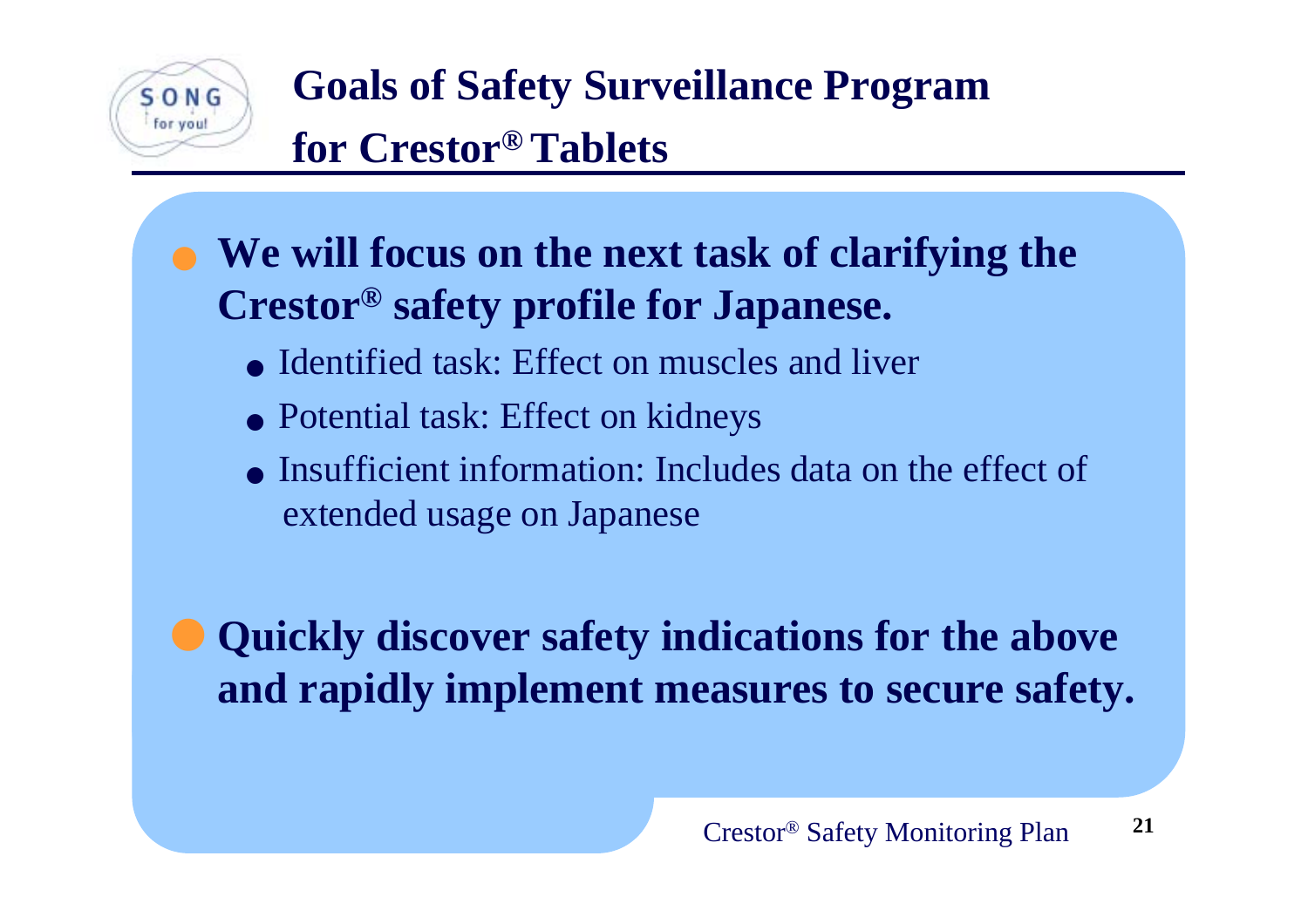

#### **Post Manufacturing and Sales Survey Program for Crestor® Tablets**

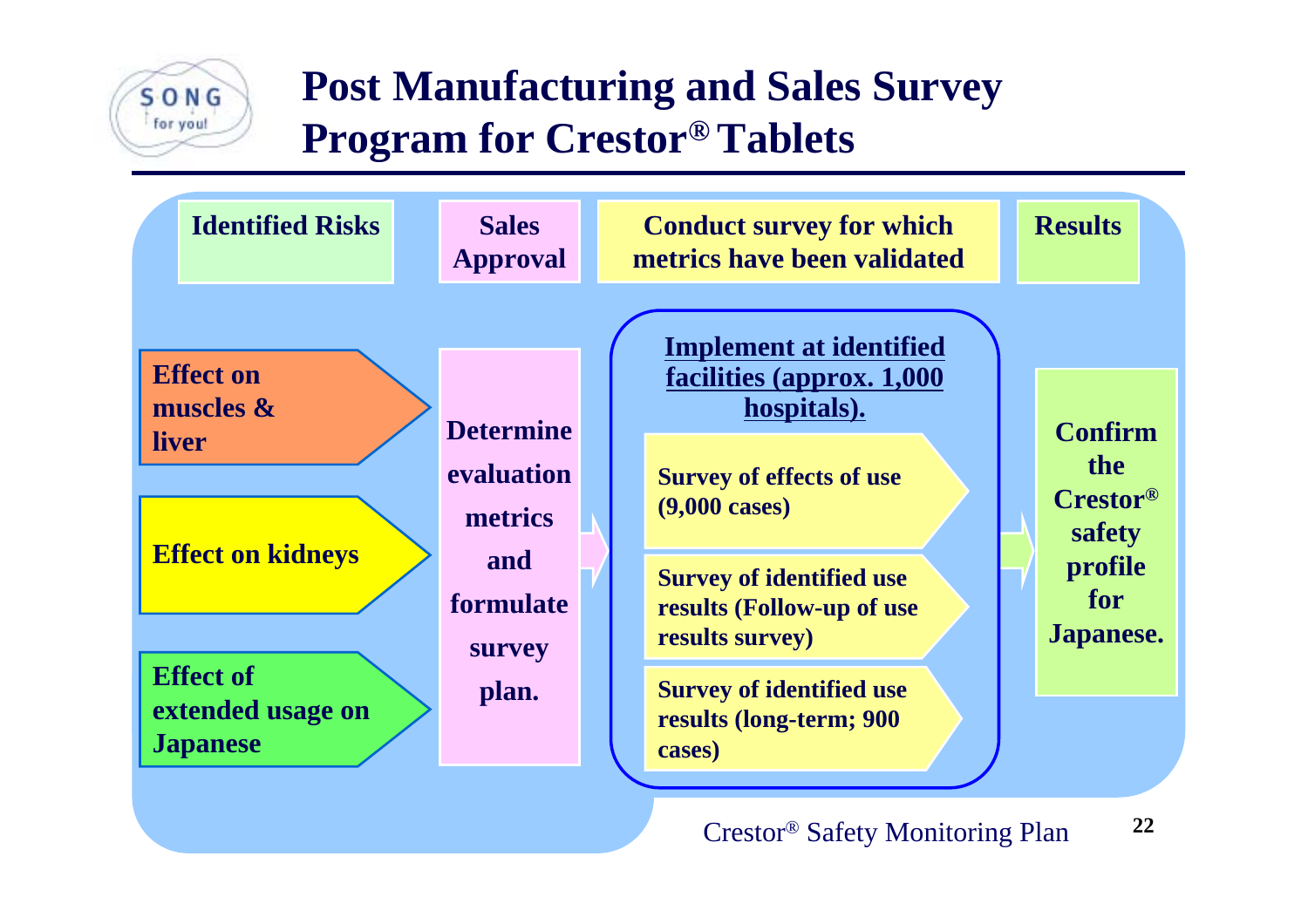#### **Promoting Appropriate Use**

 $O N G$ for you!

- Request and confirm compliance with initial dosage (2.5mg)
- Request periodic clinical testing (muscles, liver, kidneys)

#### **Collecting Safety Information**

- MRs will be in charge of drug information. They will visit medical institutions once a week to rapidly collect data on adverse reactions to Crestor® that are discovered.
- Medical specialists from Shionogi will visit medical institutions as needed and will collect high-quality technical data.

#### **Providing Safety Information**

- Shionogi and AstraZeneca MRs will provide information to medical professionals.
- Shionogi and AstraZeneca will provide information on Crestor® via their websites.